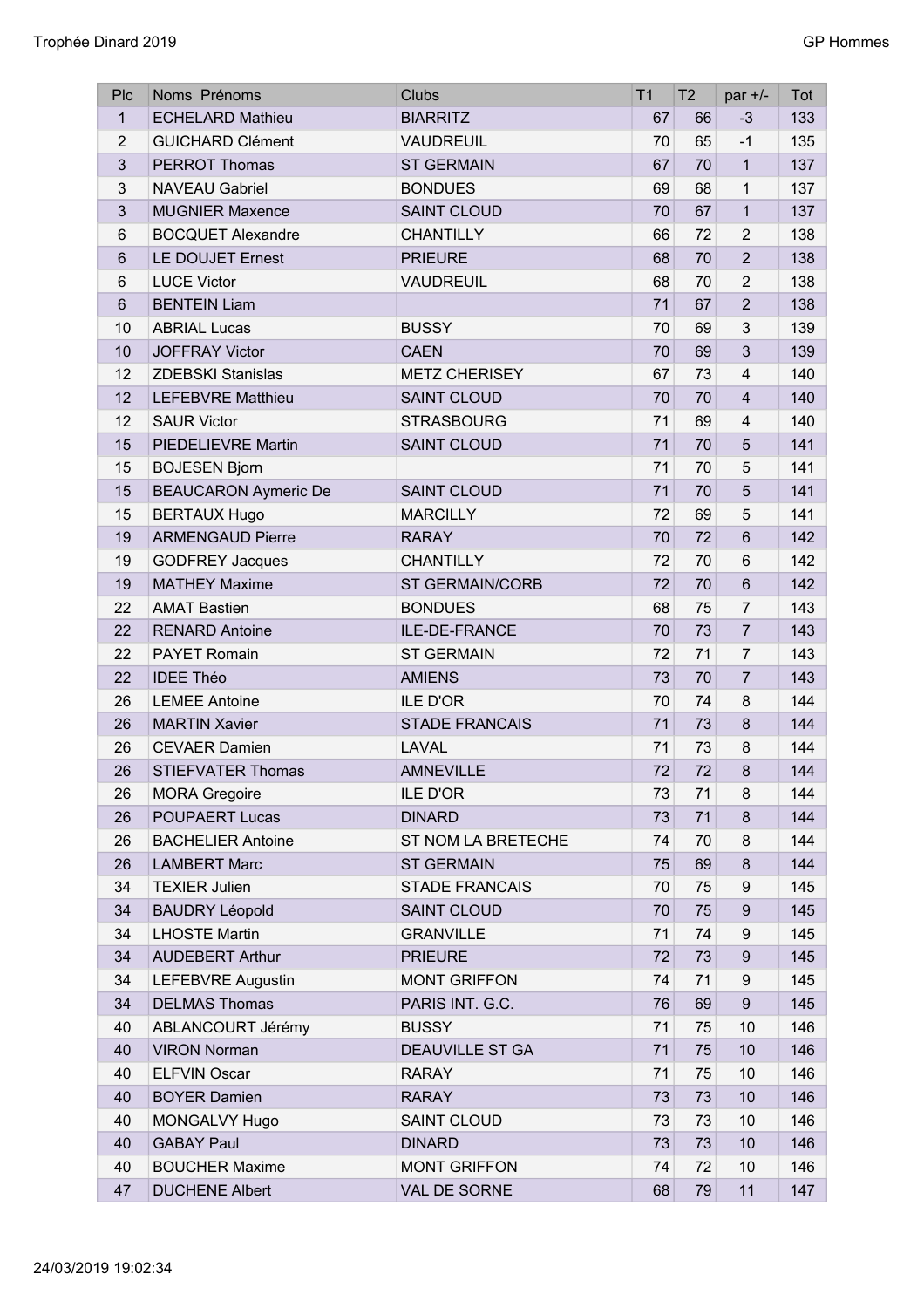| 47 | <b>HELIAS Francois</b>          | <b>ILE D'OR</b>        | 71 | 76 | 11 | 147 |
|----|---------------------------------|------------------------|----|----|----|-----|
| 47 | <b>FOSCHIA Nicolas</b>          | <b>BUSSY</b>           | 71 | 76 | 11 | 147 |
| 47 | <b>MULLER Hugo</b>              | <b>KEMPFERHOF</b>      | 72 | 75 | 11 | 147 |
| 47 | <b>LE BRUN Tim</b>              | <b>FRESLONNIERE</b>    | 72 | 75 | 11 | 147 |
| 47 | <b>MOLLER Antoine</b>           | <b>VAL QUEVEN</b>      | 78 | 69 | 11 | 147 |
| 53 | <b>FERON Mathieu</b>            |                        | 72 | 76 | 12 | 148 |
| 53 | <b>ANDRE Mathis</b>             | <b>DIJON BOURGOGNE</b> | 79 | 69 | 12 | 148 |
| 55 | <b>ANGHERT Alexis</b>           | <b>ST GERMAIN</b>      | 72 | 77 | 13 | 149 |
| 55 | <b>HERZOG Mathias</b>           | <b>SAINT CLOUD</b>     | 74 | 75 | 13 | 149 |
| 55 | <b>MOREL Franck</b>             | <b>BUSSY</b>           | 75 | 74 | 13 | 149 |
| 58 | <b>FAUCHER Thomas</b>           | <b>ST GERMAIN</b>      | 68 | 82 | 14 | 150 |
| 58 | <b>CHARLES Emile</b>            | <b>DEAUVILLE ST GA</b> | 76 | 74 | 14 | 150 |
| 58 | <b>BOCLAUD Pierre</b>           | <b>DINARD</b>          | 74 | 76 | 14 | 150 |
| 58 | <b>GRUNY MONTRENAUD Virgile</b> | <b>MONT GRIFFON</b>    | 76 | 74 | 14 | 150 |
| 62 | <b>GALLINA Bruno</b>            | <b>METZ CHERISEY</b>   | 70 | 81 | 15 | 151 |
| 62 | <b>LIORET Thomas</b>            | <b>ST GERMAIN</b>      | 73 | 78 | 15 | 151 |
| 62 | <b>LUCK Victor</b>              | <b>CHANTILLY</b>       | 75 | 76 | 15 | 151 |
| 62 | <b>STRACHAN Darren</b>          | <b>WIMEREUX</b>        | 78 | 73 | 15 | 151 |
| 62 | <b>LAPLANE Clément</b>          | CORNOUAILLE            | 78 | 73 | 15 | 151 |
| 62 | <b>DAMIANOS David</b>           | <b>DOMONT</b>          | 80 | 71 | 15 | 151 |
| 68 | GONSETH Jean                    | <b>STRASBOURG</b>      | 77 | 75 | 16 | 152 |
| 69 | <b>JAUNET Tomy</b>              | <b>LA BAULE</b>        | 76 | 77 | 17 | 153 |
| 70 | <b>BRISSET-LAVENTURE Viktor</b> | <b>ST LAURENT</b>      | 76 | 78 | 18 | 154 |
| 71 | <b>LOUAIL Baptiste</b>          | <b>FRESLONNIERE</b>    | 82 | 73 | 19 | 155 |
| 72 | <b>MARQUETTE Etienne</b>        | <b>AMIENS</b>          | 75 | 81 | 20 | 156 |
| 72 | <b>HIRIART Bastien</b>          | <b>CHAMONIX</b>        | 81 | 75 | 20 | 156 |
| 74 | <b>LE BRUN Alexandre</b>        | <b>FRESLONNIERE</b>    | 76 | 81 | 21 | 157 |
| 74 | <b>TOUCHARD Baptiste</b>        | <b>ST SAMSON</b>       | 76 | 81 | 21 | 157 |
| 76 | POUGUET Antoine                 | ST NOM LA BRETECHE     | 80 | 79 | 23 | 159 |
| 76 | <b>MOULIAC Clément</b>          | <b>BUSSY</b>           | 81 | 78 | 23 | 159 |
| 78 | <b>GRIMONPON Paul</b>           | <b>MERIGNIES</b>       | 78 | 82 | 24 | 160 |